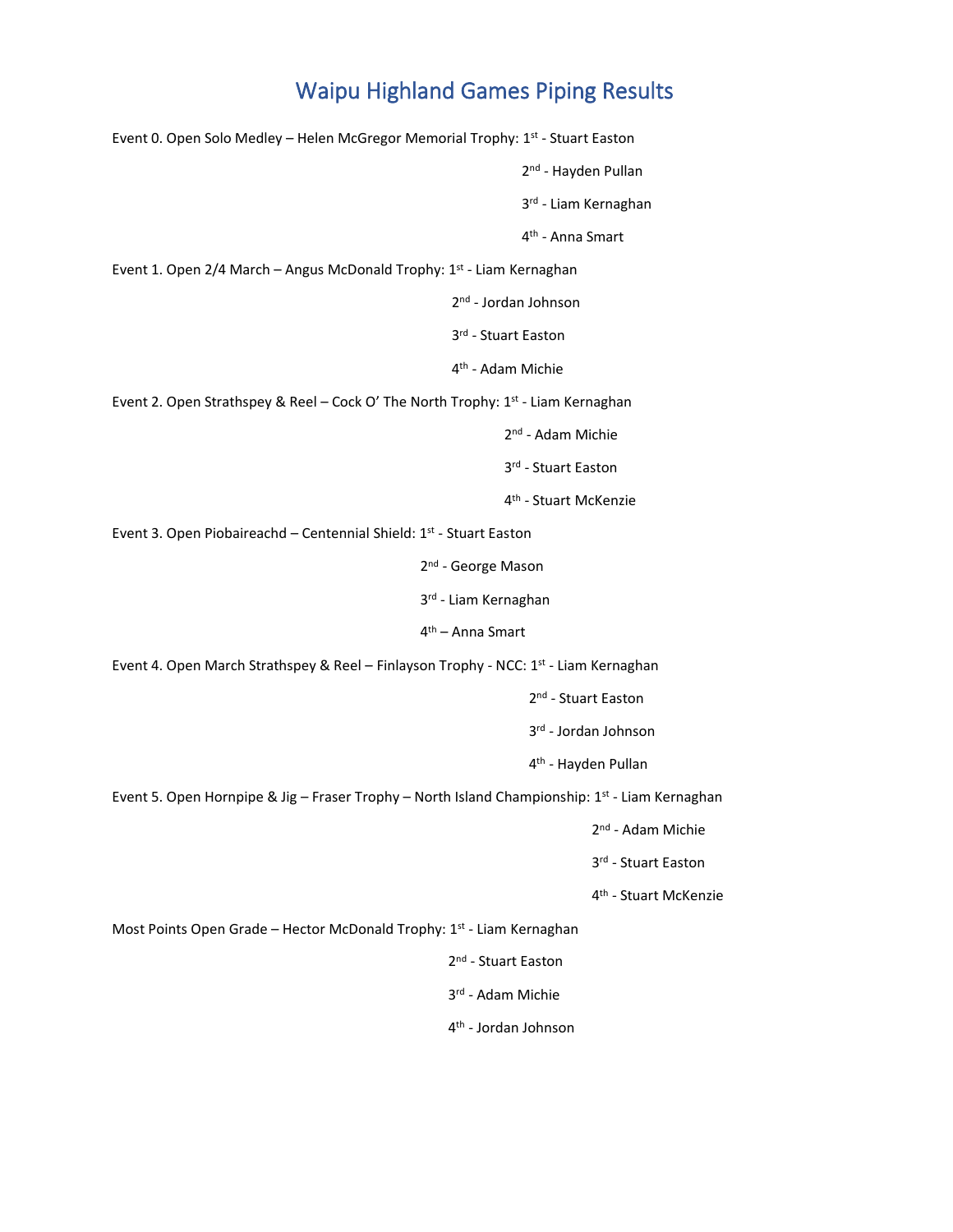Event 6. U21 2/4 March – Qualifying event for the William Boyle Memorial Scholarship: 1st - Anna Smart

2<sup>nd</sup> - Matthew MacNaughtan

3<sup>rd</sup> - Louis Davis

4<sup>th</sup> - William McArthur

Event 7. U21 Strathspey & Reel - New Zealand Championship: 1st - Sebastian George

2<sup>nd</sup> - Anna Smart

3<sup>rd</sup> - Matthew MacNaughtan

4<sup>th</sup> - Louis Davis

Event 8. U21 Piobaireachd - Qualifying event for the William Boyle Memorial Scholarship: 1st - Anna Smart

2<sup>nd</sup> - Louis Davis

3<sup>rd</sup> - Matthew MacNaughtan

4<sup>th</sup> - William McArthur

Event 9. U21 Hornpipe & Jig: 1<sup>st</sup> - Sebastian George

2<sup>nd</sup> - Anna Smart

3 rd - William McArthur

4<sup>th</sup> - Matthew MacNaughtan

Most Points Under 21 - Moon Family Trophy: 1st - Anna Smart

2<sup>nd</sup> - Sebastian George

3<sup>rd</sup> - Matthew MacNaughtan

4<sup>th</sup> - Louis Davis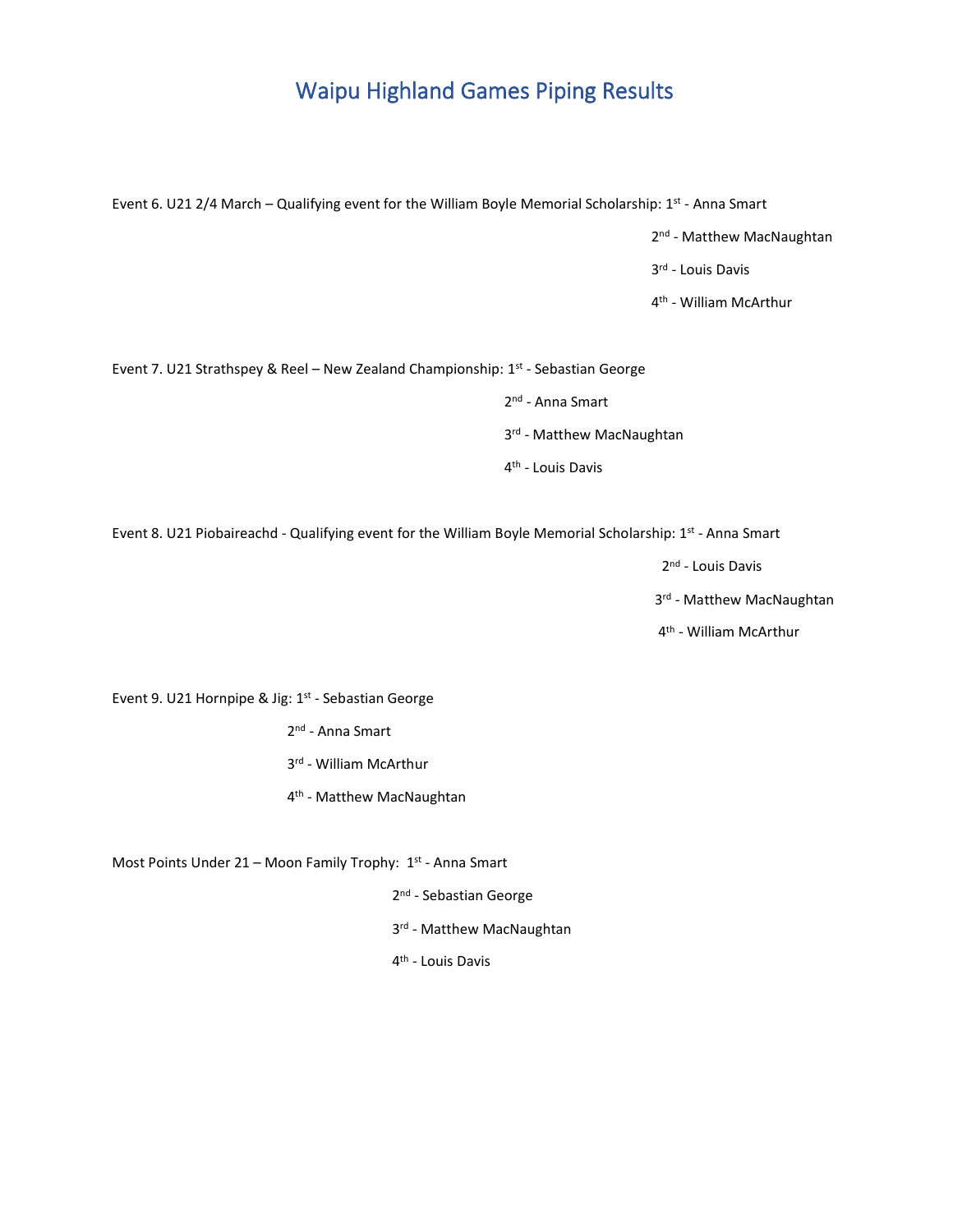Event 10. B Grade 2/4 March - W.I. McGregor Cup - NCC: 1<sup>st</sup> - Piers Dover 2<sup>nd</sup> - Louis Davis 3<sup>rd</sup> - Lewis MacDonald 4<sup>th</sup> - Chabb Chia Event 11. B Grade Strathspey & Reel - NCC: 1<sup>st</sup> - Matthew MacNaughtan 2<sup>nd</sup> - William McArthur 3<sup>rd</sup> Lachlan McKean 4<sup>th</sup> - Chabb Chia Event 12. B Grade Piobaireachd - NCC: 1<sup>st</sup> - Lewis MacDonald 2<sup>nd</sup> - Louis Davis 3 rd - Nicola Pivac 4<sup>th</sup> - Matthew MacNaughtan Event 13. B Grade March Strathspey & Reel – NCC: 1<sup>st</sup> - Lewis MacDonald 2<sup>nd</sup> - Louis Davis 3 rd - Chabb Chia 4<sup>th</sup> - William McArthur Event 14. B Grade Hornpipe & Jig – NCC: 1<sup>st</sup> - Chabb Chia 2<sup>nd</sup> - William McArthur 3 rd - Lewis MacDonald 4<sup>th</sup> - Matthew MacNaughtan Most Points B Grade – McLennan Memorial Trophy: 1<sup>st</sup> - Lewis MacDonald 2<sup>nd</sup> - Chabb Chia 3<sup>rd</sup> - Louis Davis 4<sup>th</sup> = Piers Dover = William McArthur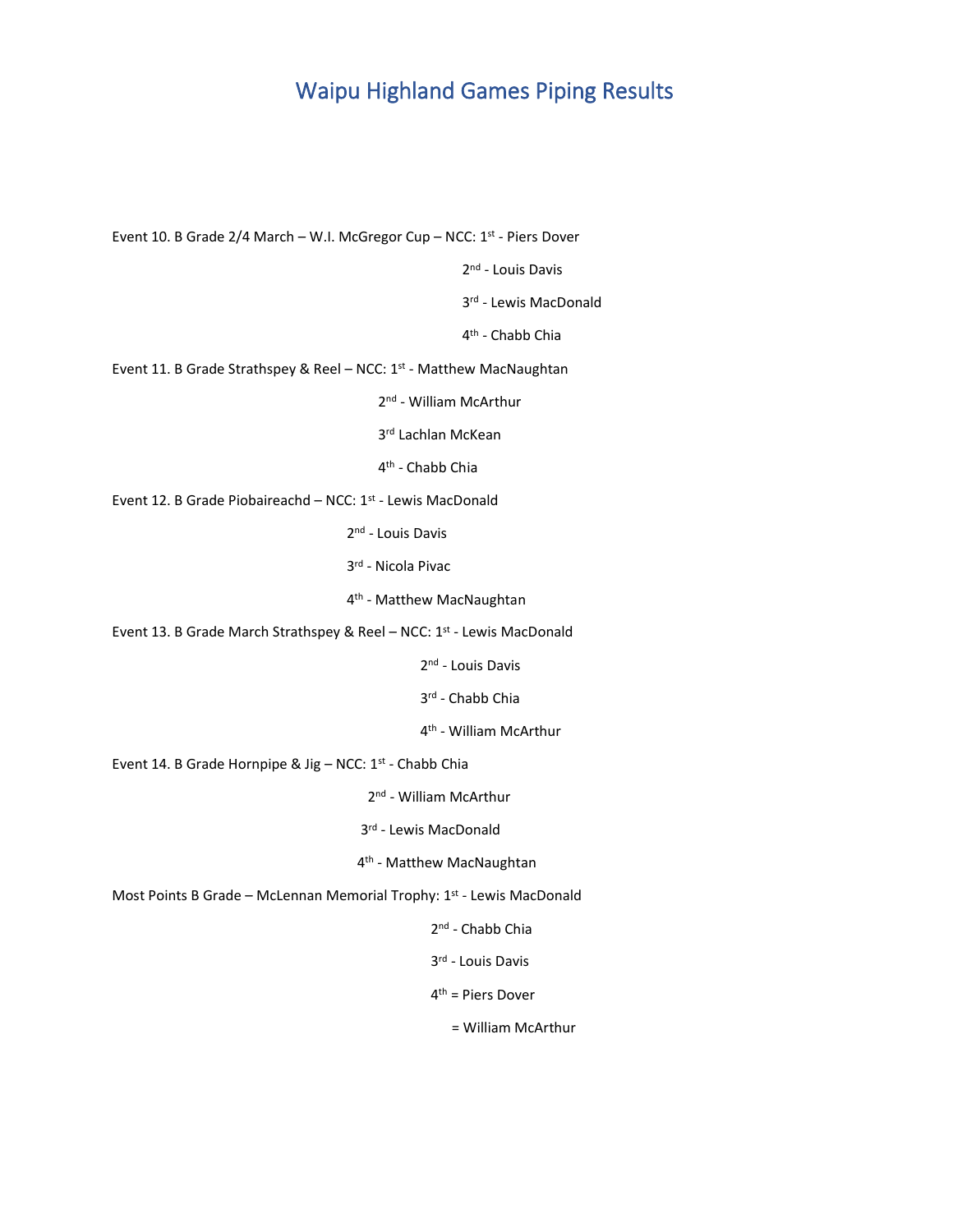Event 15. Veteran Pipers: No Competitors

 2nd - Mackenzie Loudon 3rd - Olivia Smith 4th - Cameron Dean Event 17. C Grade Piobaireachd: 1st - Marco Davis 2nd - Cameron Dean 3rd - Mackenzie Loudon Event 18. C Grade Strathspey & Reel – NCC: 1st - Olivia Smith 2nd - Marco Davis 3rd – Mackenzie Loudon 4th - Thomas Bennett Event 19. C Grade Hornpipe & Jig – NCC: 1st - Marco Davis 2nd - Cameron Dean 3rd - Mackenzie Loudon 4th - Thomas Bennett Most Points C Grade – Fleming Shield: 1st - Marco Davis 2nd - Mackenzie Loudon 3rd - Cameron Dean

Event 16. C Grade 2/4 March – Rev McFarlane Cup – NCC: 1st - Marco Davis

4th - Thomas Bennett